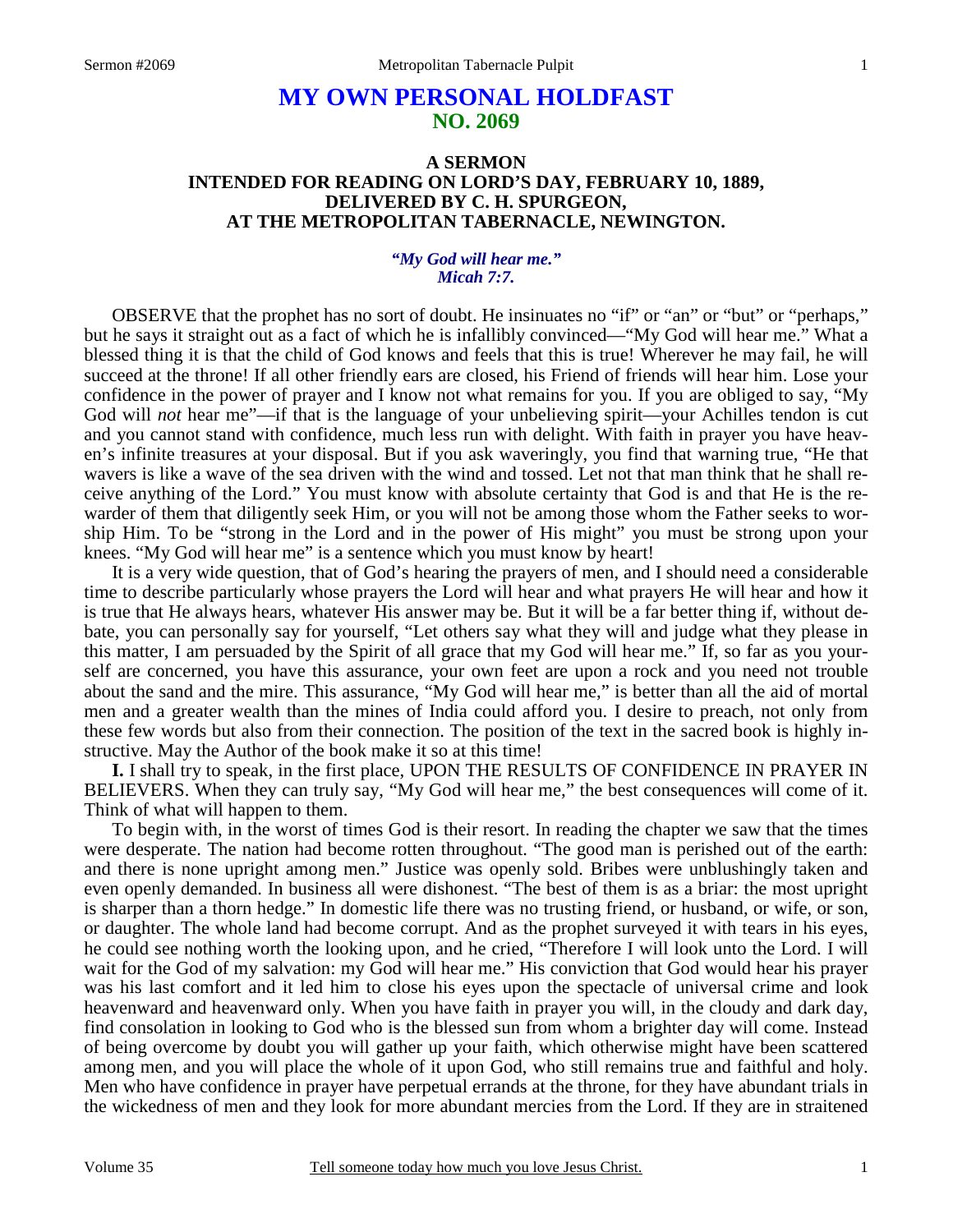circumstances they run to their Father in heaven to ask that their daily bread may be given them. And if they enjoy plenty, with equal earnestness they pray that their abundance may be sanctified.

In any case, the believer has abundant reasons for praying without ceasing. If a man had no confidence in prayer, would he thus resort to God in the worst of times and in the best of times? Would he seek deliverance from evil things and the consecration of good things? I think not. We resort to God because He bids us do so. We accept His method of granting blessings and prayer because we conceive prayer to be a part of the divine decree. The same God that ordains to give a certain blessing has also ordained that we shall pray for it. We do not expect to change the will of God but we believe our prayer to be a part of His will. It is not contrary to predestination for us to pray—it is itself a part of it. As coming events cast their shadows, so does a coming mercy cast upon our heart a desire to pray. That I should pray is as much the divine purpose as that the asked-for blessing should come to me. The Word of the Lord concerning the believer is, "He shall call upon Me and I will answer Him." God's providence is thus like a two-leaved gate. Our prayer and God's act work upon the one hinge of the eternal purpose. Now, if a man had no confidence in prayer, he would not look to God in dark times. He would be searching everywhere else for some lower light which might be available. If the Lord's ear is too high, or He Himself is too great, or too remote for our requests to be of any avail, let us go to the *creature*. We must draw from the cistern if we cannot get at the fountain. What else remains? If an appeal to the highest and the best is absurd, does not common sense direct us to abandon it and trust in those who will hear us? I know that Scripture says, "Cursed is he that trusts in man and makes flesh his arm." And this makes me feel that there must be a power in trusting in God.

Brethren, we are in an evil case, if, indeed, prayer is a mere form. But we need not fall into despair for we are not in such a condition. We need not run to saints, or angels, or friends, for verily, there *is* a God that hears prayer. Saints in all ages have turned their eyes to the Lord, their God, and I cannot conceive of them as fools. And yet, what more foolish than to look to a God who cannot see the glance of faith, nor hear the voice of supplication, nor in any way practically sympathize with the trust of His worshippers? Beloved, we look to the Lord at all times, because He that made the eye can certainly see and He that made the ear can assuredly hear—and He that has commanded us to pray will not fail to regard us. I, for one, for this reason, solemnly declare, "Therefore will I look unto the Lord." Another blessing which we derive from the certainty that God hears our prayer is that our eyes are led to look to God with hope. Not only do we turn to the Lord because we have no other resort but because we look to Him with joyful expectation. The prophet says, "Therefore will I look unto the Lord. I will wait for the God of my salvation." We view our God, not as a forlorn hope, but as the sure source of salvation to us. Many things are taken from us, but hope remains forever in the box which is not that of Pandora but of Jehovah. It is one of the best of our blessings that we, "through patience and comfort of the Scriptures may have hope." Our God is called "the God of hope." We have hope that God will hear because He is Jehovah, I AM. We know that He is and that He is equal to all emergencies, be they what they may. Even in death we say, "Now, Lord, what do I wait for? My hope is in You."

When we cannot see any other grounds for hope, we find good anchor-hold in the promise of the Lord, so that we cry, "My soul, wait only upon God, for my expectation is from Him." It is He that has so often wrought deliverances for His praying people—we look for His mercy as men that watch for the morning. It is no small thing to keep hope alive in the human bosom—it is the direst of calamities when it dies out. From where does the suicide plunge into the dark wave, or the crimson gash that lets out a soul? Are not those gates of grim death opened as hope flies away? From where is that listlessness, that lethargy, that want of energy, that letting things drift to ruin? It is because hope has quit the helm and the ship is drawn upon the rocks. Kill hope in a man, and you have killed the man's best self. The spirit of a man will sustain his infirmity, but "a wounded spirit who can bear?"

Now, a firm conviction that God will hear prayer is a buoy to a sinking hope. He will not give all up who believes that his God will hear him. He cannot be driven to desperation while the mercy seat continues a source of hope and he remains in possession of his reason. You will hear him argue with himself, "Why are you cast down, O my soul? And why are you disquieted within me? Hope in God—for I shall yet praise Him, who is the health of my countenance and my God." Surely, these are two choice blessings—to be enabled to look always to God and to look towards Him evermore with hope. But we go further. A full conviction of the certainty that God will hear our prayers helps us to wait with pa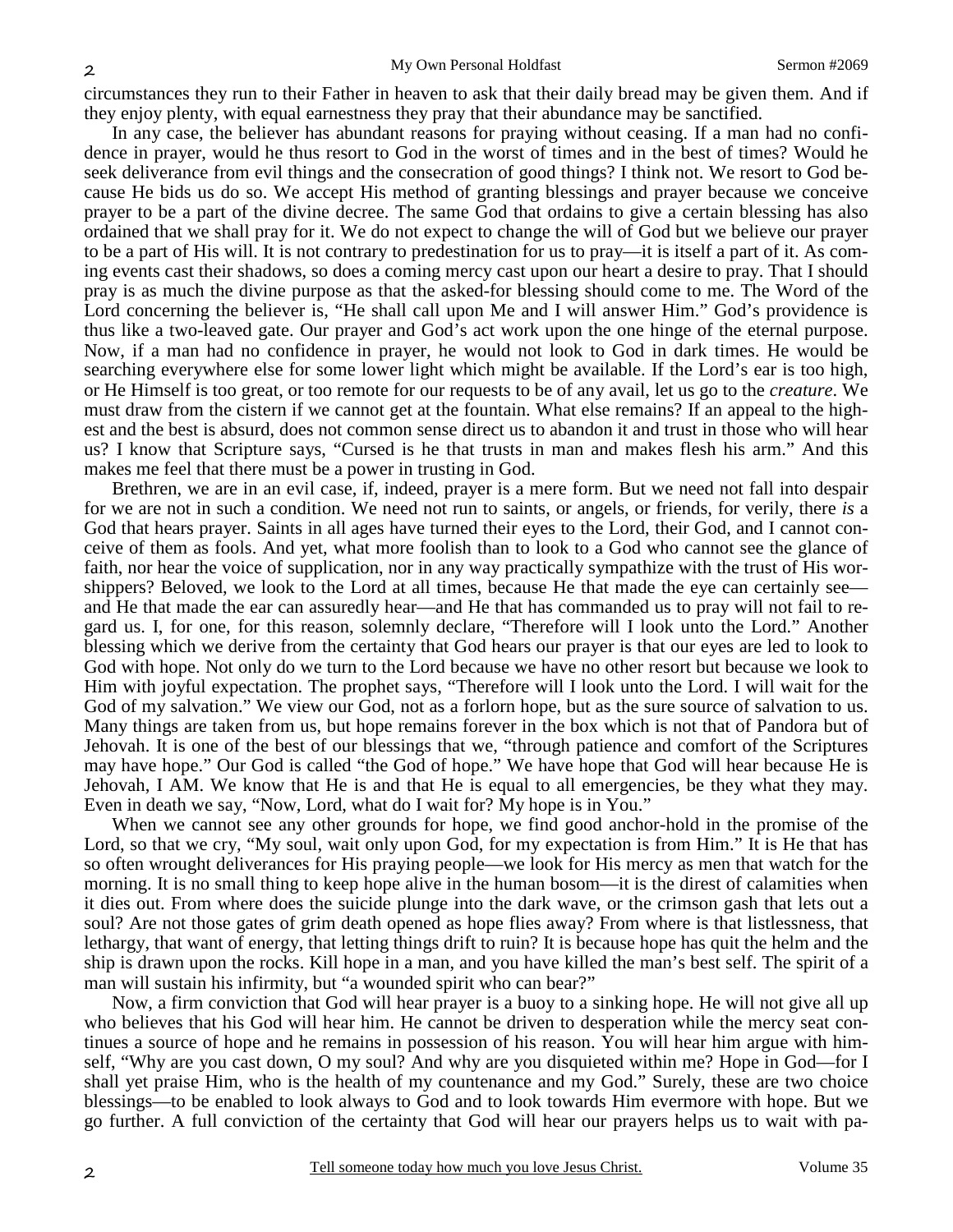tience. "I will wait for the God of my salvation." He may not answer me today but He will hear me. Tomorrow may not bring me the expected deliverance but it will come. Though the vision tarry, I will wait for it, for it shall come and according to the reckoning of infinite wisdom it really will not tarry. Great is the punctuality of the living God. He never is before His time but He never is behind.

He is not only present when we need Him but we find Him, "a very present help in trouble." We find it good to wait because we have no fear of being disappointed. A full conviction that prayer shall be heard makes us sit even with Job on the dunghill and bless the Lord who has taken away what before He gave. It makes us strengthen ourselves on the bed of languishing and sing with Jacob, "I have waited for Your salvation, O Lord." It enables us with David to encourage ourselves in the Lord amid the ashes of our Ziklag. It helps us to go with Jeremiah into the low dungeon and yet to say, "The Lord is good unto them that wait for Him, to the soul that seeks Him." It enables us to hope with Jonah, when all hopes seem gone, till we at length bear witness, "Out of the belly of hell cried I and You heard my voice." In all difficulties and under all opposition, we shall be able to endure with patience the will of the Lord if we remain firm in the assurance that prayer is heard of the Lord. I often repeat Ralph Erskine's ditty—

> *"I'm heard when answered, soon or late, Yes, heard when I no answer get; I'm kindly answered when refused, And treated well when harshly used."*

It is so. No good thing will the Lord withhold from them that walk uprightly. And therefore, if an answer to prayer is withheld, it is because what we sought was not for our real good. A flat denial in form may be a full grant in essence since all our prayers are comprehended in, "Your will be done." And this is the standing corrective for all that we ask amiss. If, then, in prayer we do not have our will of God in one way, yet we shall have it in another, for we evermore, in the inmost depths of our soul, are praying, "Nevertheless, not as I will but as You will." The Lord will either give us what we ask, or do some better thing for us. Believe in prayer with tenacity that nothing can remove. Stand to it that He does hear you and be not staggered. Hope against hope and wait to the uttermost. Do not have a pretended and false faith in it but let the solid, solemn, immovable conviction of your inmost soul be, "My God will hear me."

If you now pass on to the verse that follows the text, you will get another series of thoughts, showing the result of an assured conviction that God hears prayer. Observe that it gives us an answer to our enemies. "Rejoice not against me, O my enemy: my God will hear me." The foe has seen me fall and he has hastened to set his foot upon me. But I do not lie there in despair, surrendering myself to be destroyed by him, for "My God will hear me." How bravely can we deride derision and pour scorning upon the scorners, even when they are in their glory, when we firmly believe that the Lord hears prayer! They reckon that we are defeated, that we have no one to plead our cause, and that we shall never be heard of again, and they have very ingenious ways of telling us these cruel persuasions of theirs. We answer them by declaring boldly that our heavenly Father has heard our cries and that, before long, He will make this clear even to our foes. "Then my enemy shall see it and shame shall cover her which said unto me, 'Where is the Lord your God?' "

We fight a waiting battle. Fabius saved Rome by waiting and we, also, are saved by the hope which waits upon the Lord and bides the time of the faithful promise. The saint is no Caesar, who boastfully writes, "Veni, vidi, vici." His dispatches are written with the pen of patience and here is one of them, "I wait for the Lord, my soul does wait and in His Word do I hope." We are of the tribe of Gad, of whom it is written, "A troop shall overcome him: but he shall overcome at the last." Cheering is that promise— "Though he falls, he shall not be utterly cast down: for the Lord upholds him with His hand." Our adversaries had better not laugh till the affair is over. We have yet a weapon in reserve which we have not done with yet. That weapon is prayer. We answer their shouts of victory with this one sentence, "My God will hear me." The tables will yet be turned, the trampler shall be trampled on and captivity itself led captive. We may have to wait long before the Lord takes up the quarrel of His covenant, but He will avenge His own elect which cry day and night unto Him, though He bear long with them. As for me, my heart is quiet beneath the contumely which comes of defending the Lord's truth, for He will justify me before long. And if He should not do so speedily, yet He will do it ultimately—yes, I am happy to wait even till after death, for I know that my Justifier lives and that, though after my skin worms devour this body, yet shall my Lord vindicate me and all others who have been faithful to His truth. But where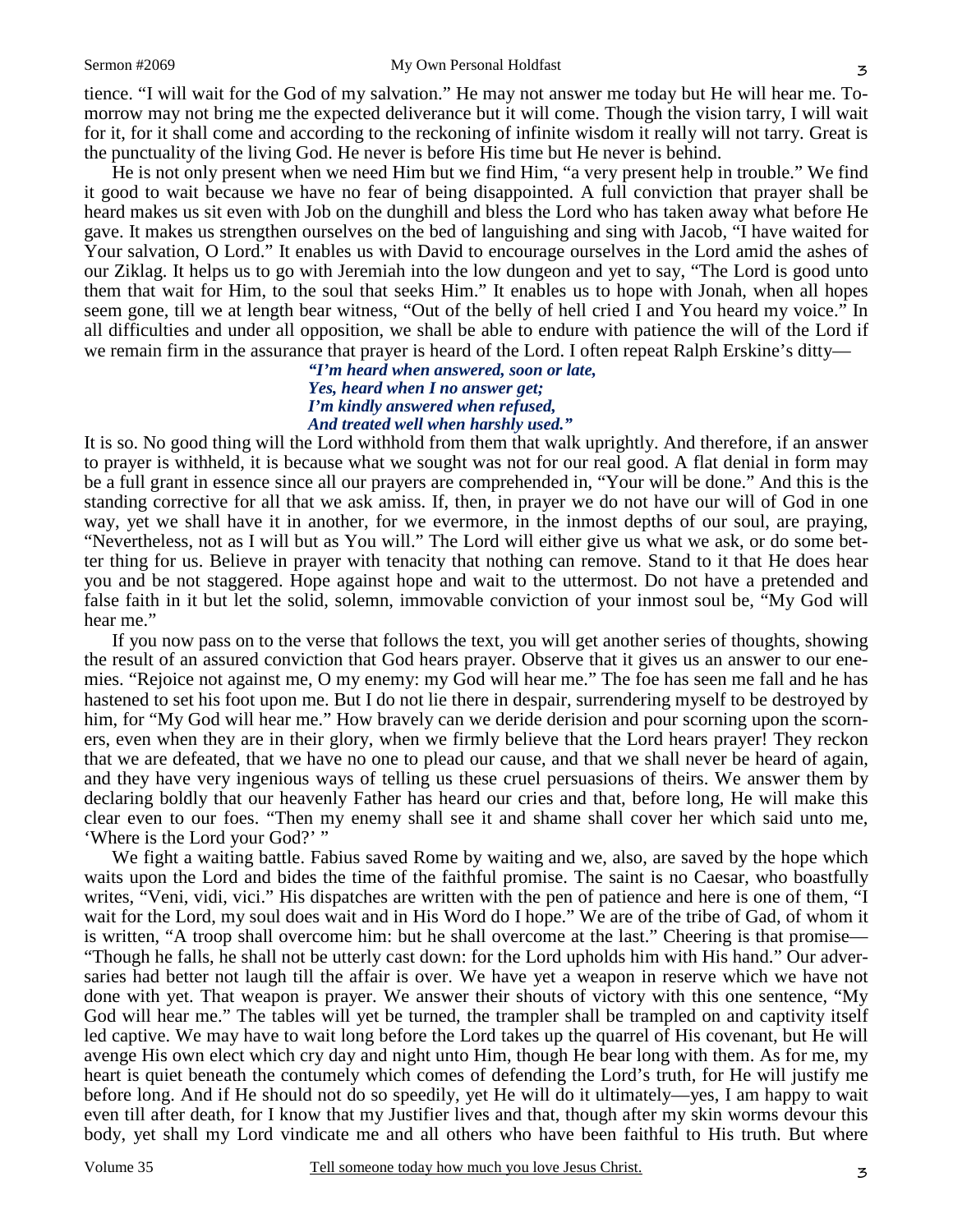would be our patience under defeat? Where our answer to the adversary, if we were not sure that, beyond all doubt, God will hear prayer? We have left our case in His hands and now we are unmoved by sarcasm and ridicule, for our cause is safe in the keeping of the Eternal. Sneer still, you philosophic doubter, "My God will hear me."

Again, our confidence in a prayer-hearing God sustains us with the bright prospect of rising when we are down. What says the prophet? "Rejoice not against me, O mine enemy: when I fall, I shall arise." What if I have slipped? What if, through pressure of pain and sorrow, my spirits have sunk within me? What if I am a broken and crushed man? Yet I can pray and I do pray and my God will hear me. Therefore I shall arise again. Oh, blessed thought! The Christian may fall very low but underneath him are the everlasting arms. Since those arms are underneath, they will stay the fall and lift us up from it. We shall arise. How high that rising who can tell? Even though we fall into the grave, blessed be God, we can fall no lower. And then comes the rising from among the dead, the rising to the throne. It makes my spirit leap within me to think how this conviction that God hears prayer begets in us the joyful certainty that we cannot be left in the dust but we must arise and shake ourselves and put on our beautiful array. The God that has promised to hear us shall bring us again from Bashan—yes, He shall bring us up again from the depths of the sea. Our downcastings are temporary. Our uprisings are eternal. We shall return with singing and everlasting joy shall be upon our heads. Faith sets us praying and praying sets all heaven at work to draw us out of the pit and set us on high.

A firm conviction that the Lord hears prayer gives the soul confidence that light will come to it. The prophet says, "When I sit in darkness, the Lord shall be a light unto me." This delightful expectation springs out of that little word, "My God will hear me." If I am plunged in darkness I shall still pray. And as the Lord will hear me, He will give me light. Prayer lights candles where there are none. The moaning of oppressed Israel, though they were scarcely prayers, yet ended the long darkness of their Egyptian bondage. Peter lies in the dark, bound with chains. But the church is praying for him in Mrs. Mark's house and suddenly a light shines in the dungeon! An angel awakens him with a touch on the side and leads him out into the street to his own company. My God—my Light! It cannot be that a Christian should be in the dark and not have his God with him, for if his God is with him it must be light round about him. Joy and comfort must spring up in the most barren misery if we know how to pray—the desert shall rejoice and blossom as the rose, if the feet of supplication touch it. They said that where the Tartar's foot fell the grass was withered. But we may say that where the believer's knee touches all is made fruitful. God keep us in this conviction.

I say again, if this goes, all goes—if there is no more power in prayer, religion is either null and void, or a mere piece of fanaticism, or a juggle of priest craft. If God's answering prayer is but an idle daydream, where are we? Are we poor lost children crying in the dark to a Father who cannot hear us? Poor children apt to be entangled in the terrible machinery of events and to be whirled round and crushed by it, since no fatherly hand will be stretched out to rescue us? Mungo Park, in the desert, was refreshed by the sight of a bit of moss because it told him that God was near. But all this is an error according to the modern theory that God may not, cannot, or will not interpose in answer to His children's cry. The reign of law is proclaimed but the law-giver is pushed back beyond our reach. We call but He does not hear—none but old-fashioned bigots can imagine that He does. Or if perhaps He hears, it is a still greater chance that He will not answer—so they say. If prayer seems to be answered it is a mere coincidence, a happy accident which pleases the pious mind. I am sick of repeating such cruel talk. Brothers and sisters, we know better. We are as sure of the law that our God hears prayer—we are each one personally as sure that "my God will hear me," as we are sure that the law of gravitation binds matter in its place. We have a personal providence, a personal God, and a personal God listening to our prayers. And we are persuaded, therefore, that all things must work together for good and we must come out of the darkness—but even in the darkness the Lord shall be a light about us. This supports our spirits under the greatest pressure and gives us songs in the night.

All those benefits I have spoken of are the results of holding firmly to the doctrine of effectual prayer. And to us most excellent results they are.

**II.** And from this I pass on, secondly, to notice THE REASON FOR THE GREAT CONFIDENCE WHICH BELIEVERS EXHIBIT IN THE MATTER OF PRAYER. They speak not without reason when they say, "My God will hear me." Why do we believe thus?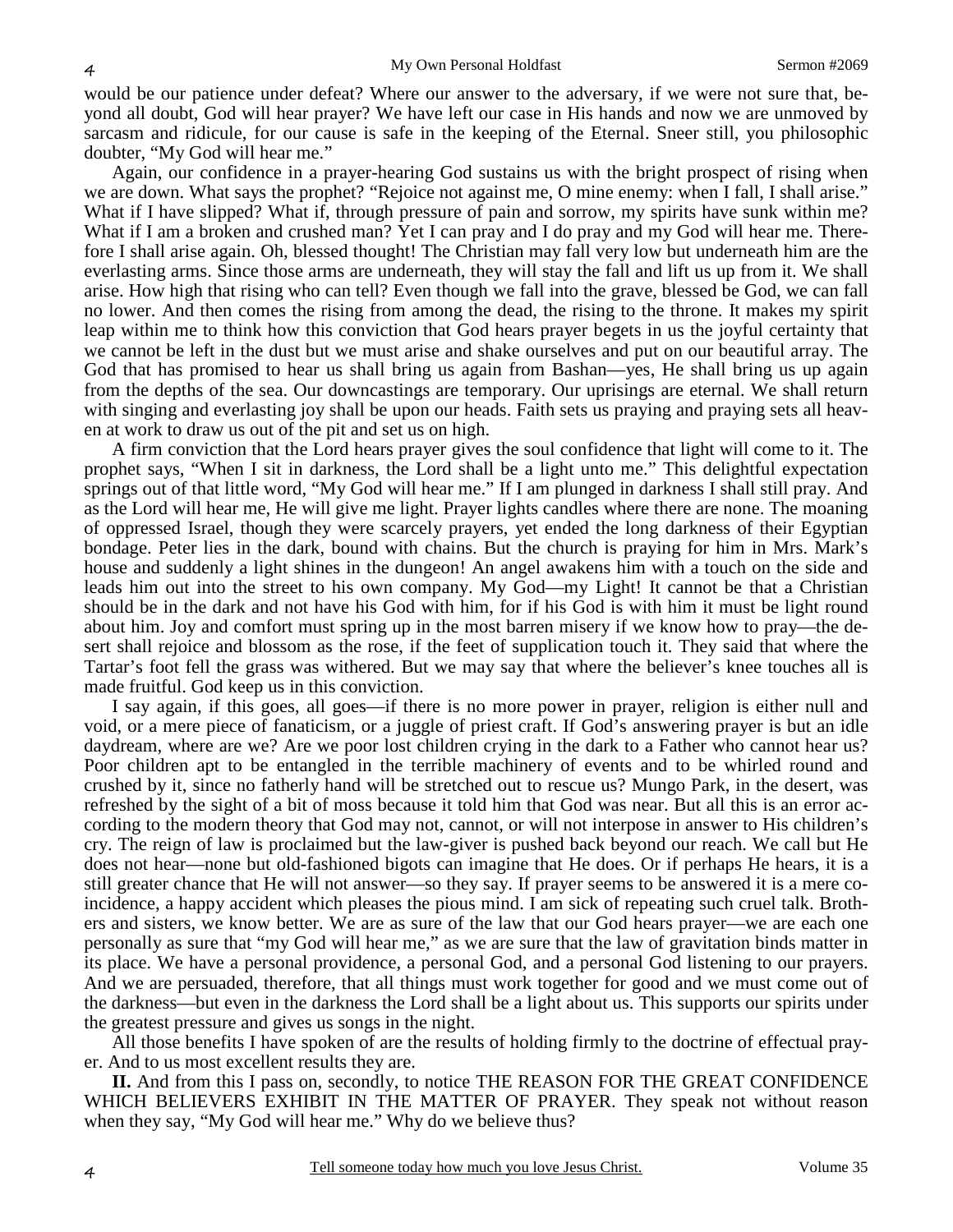We believe it first and mainly, because of the faithful Promiser. The character of the Lord God, who has promised to answer prayer, the truthfulness of the Lord Jesus, who has said, "If you shall ask anything in My name I will do it," and the wisdom of the Holy Spirit who incites the prayer—in a word, the character of God Himself constrains us to rely upon His word without a doubt. It is declared, over and over, in the inspired Scriptures of truth that "He that seeks finds. And to him that knocks it shall be opened." We have the command, "Ask and it shall be given you." We are told that, "Men ought always to pray and not to faint." We are assured that, "The effectual fervent prayer of a righteous man avails much." Yes, not only are we told this, but we have it set before us in actual instances, such as Elijah, Abraham, Moses, David, Daniel and multitudes of others. It is a matter of covenant with God that He

will hear His children's prayers. "He shall call upon Me, and I will answer him!" Is the Lord faithful? Is He true? Only let us get a reply to those two questions and the matter is settled. Is He the same God as in former ages? Can He, will He, still keep His word as before? We have but one form of answer to these queries—He is Jehovah and He changes not. I had rather have one little promise in the corner of the Bible to support my faith than I would have all the philosophies of scientific men to sustain my opinion. The history of philosophy is in brief the history of fools. All the sets of philosophers that have yet lived have been more successful in contradicting those that came before them than in anything else. It is well when the children of Ammon and Moab stand up against the inhabitants of Mount Seir utterly to slay and destroy them. The enemies of God are good at the business of destroying each other.

Within a few years the evolutionists will be cut in pieces by some new dreamers. The reigning philosophers of the present period have in them so much of the vitality of madness that they will be a perpetual subject of contempt. And I venture to prophesy that before my head shall lie in the grave there will hardly be a notable man left who will not have washed his hands of the present theory. That which is taught today for a certainty by savants will soon have been so disproved as to be trod down as the mire in the streets. The Lord's truth lives and reigns but man's inventions are but for an hour. I am no prophet, nor the son of a prophet. But as I have lived to see marvelous changes in the dogmas of philosophy—I expect to see still more. See how they have shifted. They used to tell us that the natural depravity of our race was a myth—they scouted the idea that we were born in sin and declared with mimic sentiment that every dear babe was perfect. Now what do they tell us? Why, that if we do not inherit the original sin of Adam, or any other foregoing man, we have upon us the hereditary results of the transgressions of the primeval oysters, or other creatures, from which we have ascended or descended. We bear in our bodies, if not in our souls, the effects of all the tricks of the monkeys whose future was entailed upon us by evolution.

This nonsense is to be received by learned societies with patience and accepted by us with reverence, while the simple statements of Holy Writ are regarded as mythical or incredible. I only mention this folly for the sake of showing that the opponents of the Word of God constantly shift their positions, like quicksand at a river's mouth. But they are equally dangerous, whatever position they occupy. In the announcement of heredity, philosophical thought has deprived itself of all power to object to the Biblical doctrine of original sin. This is of no consequence to us, who care nothing for their objections. But it ought to be some sort of hint to them. According to modern thinkers, what is true on Monday may be false on Tuesday. And what is certain on Wednesday may be our duty to doubt on a Thursday and so on, world without end. Every change of the moon sees a change in the teaching of the new theology. A good stout hypothesis in the old times served a man for a hobbyhorse for twenty years. But nowadays their sorry jades hardly last twenty months. Said I not well that the smallest promise of God is worth more than all that ever has been taught, or ever shall be taught, by skeptical philosophers and speculative theologians? Let God be true but every man a liar. Whatever may be the truth in science, God is true and on His promise we build our confidence. We will distrust the witness of all men and angels but we cannot, we dare not, distrust the Lord. I feel ashamed to add anything to the first overwhelming reason for faith, for that is enough and more than enough. Yet since faith is so often weak, we may place beneath it another prop. We believe in the power of prayer because of our past experience. Certain of us could not say less than, "My God will hear me," for if we did we should be traitors to the witness of our lives.

I shall not turn this into an experience-meeting but, if I did, what testimonies we could produce to answered prayer! I will not even quote a selection from the many great and special answers which I have personally received. But all the saints of God are one in their testimony upon this point. I take leave to

5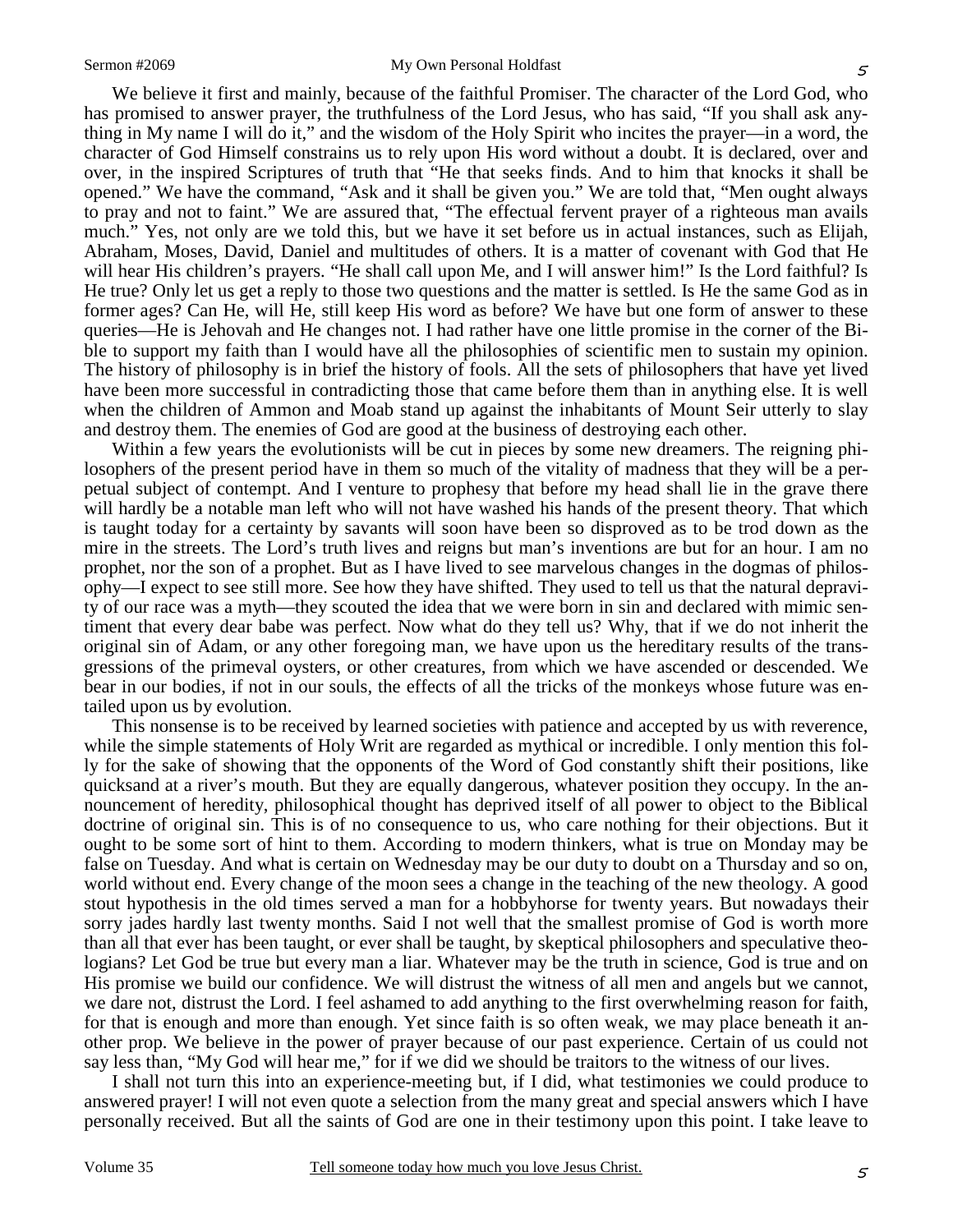say that praying people are as a rule as honest and truth-speaking a people as those gentlemen who deny the virtue of prayer. Well, these men, I among them, solemnly declare that God has heard and answered our prayers. And we do not say this in moments of fanaticism when we are worked up into a delirium of devotion but we assert it soberly, as a plain matter of fact. If we were about to die we should assert this all the more earnestly. It is true to us as before God. Upon this statement, that God has heard and answered our prayers, we are prepared to speak as positively, solemnly and deliberately, as if we thought it right to call God to witness by an oath. We are not, therefore, prepared to have our witness summarily dismissed as of no value. We claim as men the right to be believed. At any rate, we shall hold to facts which we have ourselves experienced and to the truth which they prove. And if we are ridiculed for so doing, we shall bear it with equanimity. When the philosopher said that there was no such thing as matter, he who hurt his head against a post was convinced of the contrary.

And when another great theorist said that there was no such thing as mind, he who had been heartbroken with sorrow could not be converted to the opinion. It is hard to argue against our experience and consciousness. We are case-hardened. The Creole proverb says, "When the mosquito tried to sting the alligator, he wasted his time." And the case is much the same when infidels deal with us. It would be needful to convince us that facts are not facts, that deliverances from trouble were not deliverances, that supplies of necessities were not supplies. I am ready to disbelieve my eyes, for they have often deceived me. I am ready to discredit my ears, for they have misled me. But I cannot disbelieve my personal experience, especially when it does not consist of a few scattered incidents but of a chain of facts. The Lord has listened to my voice when I have cried to Him and this I know as certainly as I know that I have lived upon this earth. Therefore I believe that "my God will hear me" in the present and in the future.

Beloved, we are sure that God will hear us because we have towards God a sense of sonship. He is our Father and we know it. Hence we argue that if we, being evil, know how to give good gifts unto our children, He also will give to us what we need at His hands if we cry to Him. Concerning this I need not argue. Granted the fatherhood of God, He must hear prayer. Deny that He is your Father and I do not say that He will hear *you*.

Moreover, we believe in the power of believing prayer, because of the prevalence of our Intercessor. Jesus Christ Himself is pleading for us in the presence of God. He has gone into heaven on purpose that He might represent His people at the throne of grace and plead their cause. And we can never imagine that as our great High Priest, accepted of the Father, He pleads in vain. When we ask in His name and set His seal to our petitions, we must win our suit. We are bound to be as certain of this as of the continued life and boundless merit of our Lord. Our prayer is backed and endorsed by His adorable name and this makes it quite another thing than if it were the mere request of a sinful man. It must be heard. Jesus, when You take up my case, "my God will hear me." Moreover, we have guidance in prayer, for the Holy Spirit teaches us how to pray. God Himself puts acceptable desires into our hearts and makes us to know what we should pray for as we ought. And surely such prayers cannot go unanswered. We pray to be helped to overcome sin. And this desire was implanted in us by the good Spirit—will it not be granted? We ask to be made holy and to be enabled to glorify God. Surely, God did not implant such desires in us to mock us by giving us aspirations which He never intended to fulfill! To make us hunger and thirst after blessings which He could not or would not give—would be to torment us before our time and this we cannot impute to God.

The leading of the Spirit which induces us to pray is no dancing will-o'-the-wisp, uprising from the swamp of superstition conducting us to fanaticism. But it is a clear and sure light which has never been followed by any man without guiding him to peace and safety. Have any of you ever suffered injury by prayer? Did you ever rise from your knees a worse man for pleading with God? Did you ever go away from a company of faithful, pleading men, and feel that you were morally lowered by joining in their devotions? I am sure that you never did. If anything has helped you to fight against sin and to bear the burdens of life, it has been this drawing near to God. Therefore, I urge you, by the holy effect of prayer, to believe it to be among the things honest and true. Such a holy thing, implanted in you by God Himself cannot be a weed which He will pluck up and fling over the garden wall in contempt. God has never taught us prayer that it might be an imposition upon our credulity and a sport for His supreme intelligence. Such a suggestion is plain blasphemy and we mention it with abhorrence. That blessed exercise

6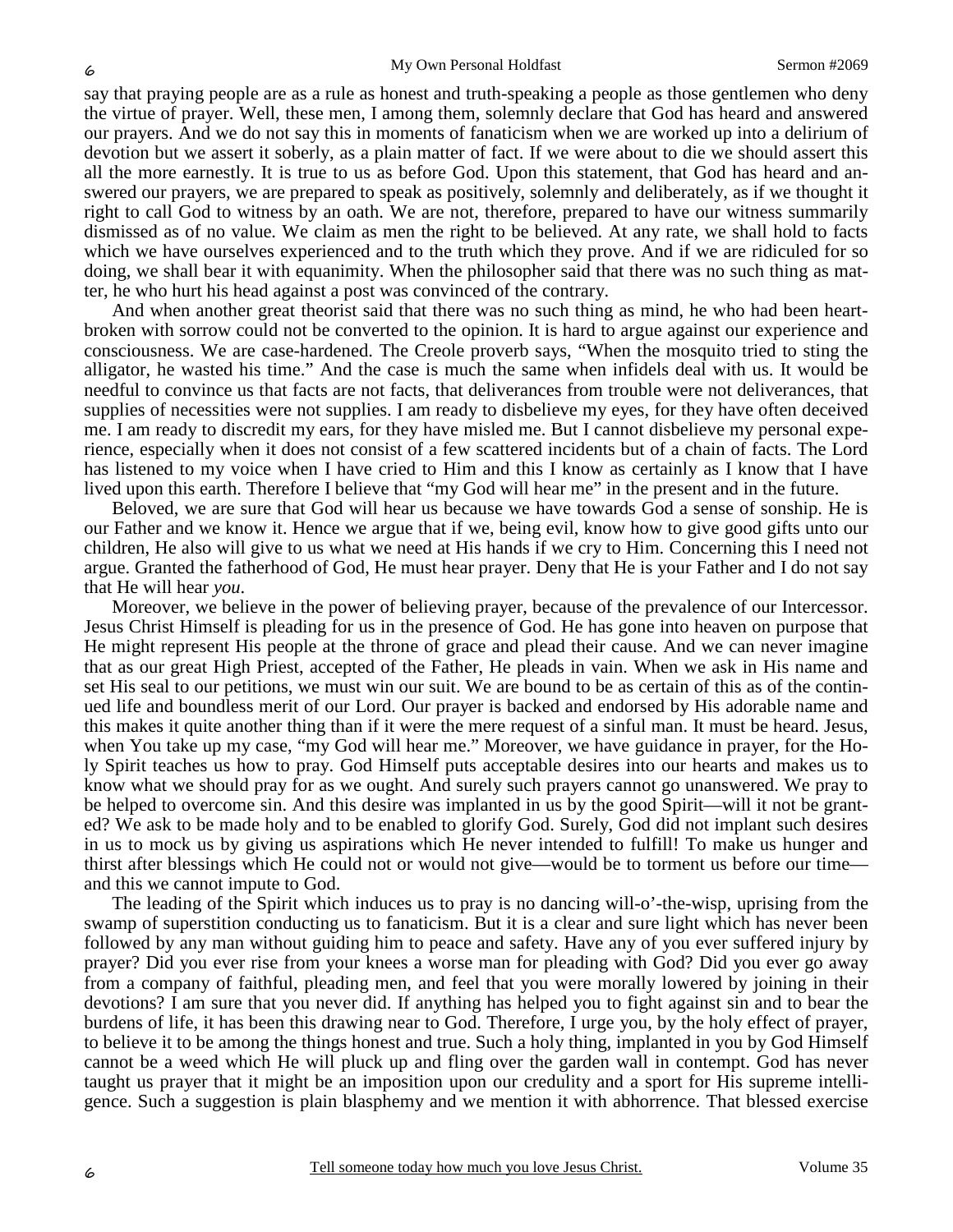**III.** I close with a third head. Let us now CONSIDER THE EXERCISE OF THIS CONFIDENCE IN PRAYER. I have shown you the results of this confidence and some few of the reasons for it. Now let us see where the exercise of this confidence leads us. What are we doing when we carry this assurance into action?

Our confidence that the Lord hears prayer is seen in our looking to Him first and foremost at all times, for our eternal salvation we look to God alone, accepting that divine system in which, by water and by blood, we are saved from sin, through faith. Our confidence does not lie in our own resolves, or moral virtue, or spiritual attainments, but in Him to whom we cry in prayer, "Hold You me up and I shall be safe." We are glad of the aid of friends in smaller concerns. But even there our first resort is to our God in heaven, for we each one feel this to be his chief defense—"My God will hear me."

This leads us also to make sure that God is ours. We live by appropriating our God to ourselves. We may, without terror, see our property lessen and our friends desert us and our dearest relatives pass away. But it would be horror, indeed, if we lost our God and could no longer say, "My God." Others may choose what they please as the object of their heart's chief choice but we will pay no homage of the soul to any but Jehovah. "This God is our God forever and ever." As another man's God I cannot rest in Him but as, "My God," I am assured that He will hear me. Thus, we are driven, by our confidence in prayer to grapple Him to our soul with hooks of steel. To say, "My God" is our heaven below.

This also impels us really to pray. Since God will hear us, we will pray to Him and we do. Alas, we have many sins in reference to prayer. Our slackness in prayer and our unbelief as to prayer are crimes for which we ought to cover our faces with shame. But when we walk with God aright, when we keep His commandments and abide in His love, then He gives us life, joy and power in prayer and then we become conscious of success at the throne. That power being bestowed upon us, we come to pray as naturally as a child cries. We ought to have set times for private prayer. It is most healthful that we should. But I question whether our best prayers are not those which are quite irrespective of time and season. When a man does not pray because it is seven o'clock in the morning but because he has a pressing need—when he does not pray because it is time to go to bed but because he feels drawn to speak with God, then he prays, indeed. When a man has a constant confidence in the prevalence of prayer he slips away from a trying business to seek guidance and support. The confident pleader, when he walks the street groaning in spirit, makes known his desire to the Most High. Perhaps Cheapside has been a Bethel to some of you and your shop has been a temple. The most living prayer bursts naturally from the swollen heart and does not come because of time. I have heard of a minister who put in the margin of his manuscript sermons, "Cry here." And in another place, "Here lift up your eyes." It must be very dreadful preaching when the emotion is made to order. And the same is true of praying. The fear is that you should not really pray when the clock says, "Now pray." I do not think we can always keep the watch of the soul in exact time with the clock on the mantelpiece. Therefore I think that the most living prayer is that which comes by the movement of the Spirit of God just at that time when it is most of all required.

"Let us pray" is, however, a voice which is never unseasonable. When would it be unfit for such an exhortation to be given? When would it not be profitable to pray? The Lord is always willing. Therefore let us be always praying in one form or another. Let us pray no matter what may be the trial, no matter what the joy, no matter what the company. Pray without ceasing, because it is always true—"My God will hear me." You know how it was said of a holy man as he walked the streets, "There goes the man that can have anything of God that he pleases to ask." This is the secret of a great life. Fail here and you fail everywhere. Prosper on the mount with your uplifted hands and Amalek in the valley is of no consequence. But how can we have this power if we have not the unquestioning confidence that if we ask anything according to His will He hears us? Brethren, to be strong and happy think about these words— "My God will hear me," till you can say them with your whole soul.

As for you, poor souls, who cannot say, "My God," shall I tell you that you may not pray? Far from it! If you have a desire to pray, encourage that desire. But mind that it is prayer and not a mere form. Let your heart go up to Him who says to you, "Seek you the Lord while He may be found." Instead of telling you not to pray, I would direct you how to pray. You have need, first, to have a God to pray to, for till then you cannot say, "My God will hear me." God can only be yours in the saving sense by Christ's